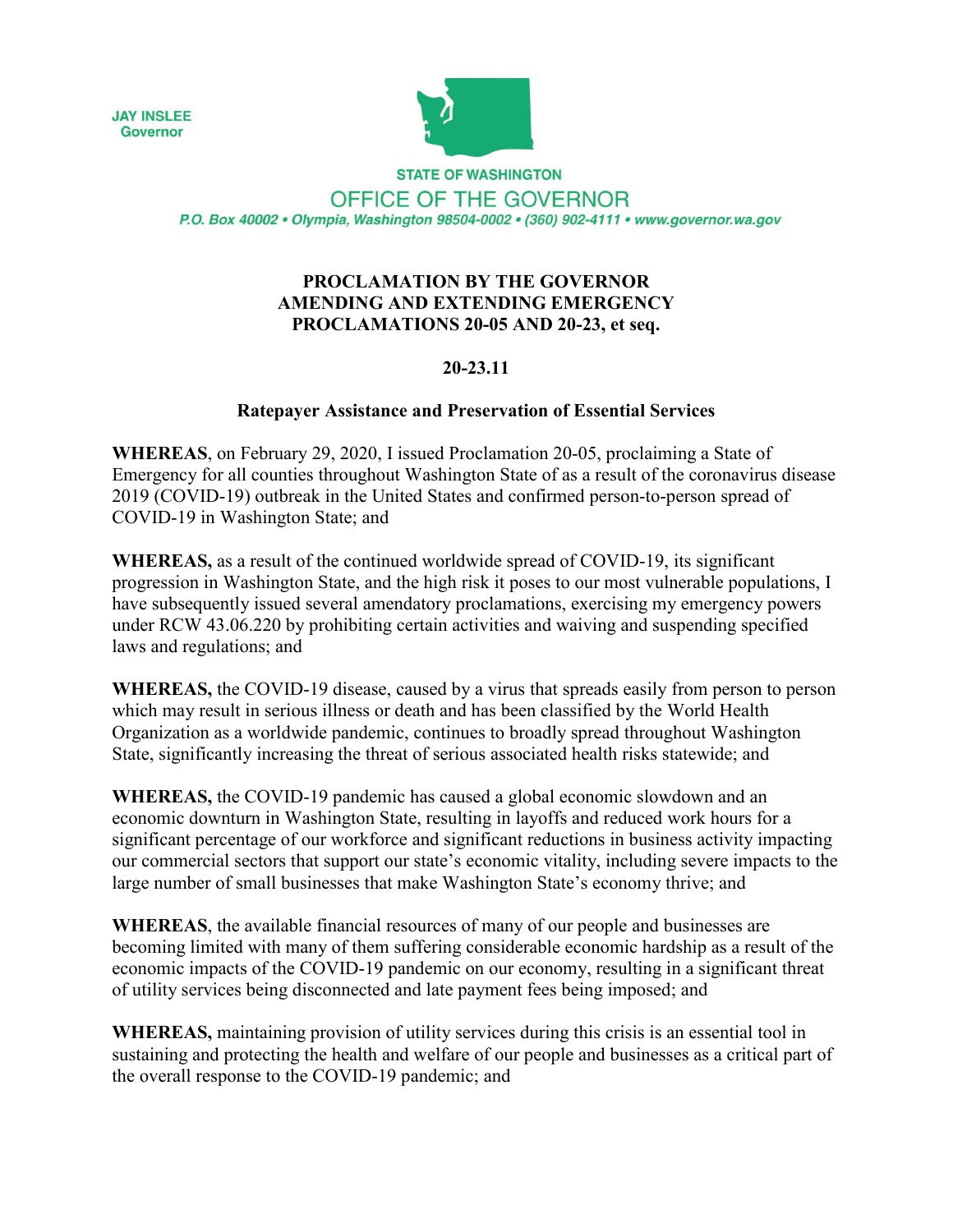**WHEREAS**, the Washington State Utilities and Transportation Commission regulates the rates and services of investor-owned utilities in Washington State and is coordinating with utilities throughout the State to protect the availability and affordability of essential utility services for those economically impacted by the COVID-19 pandemic through a variety of measures, including: suspending disconnection of utilities for nonpayment, waiving late fees, working with affected utility customers to establish payment arrangements, and improving access to energy assistance for affected customers; and

**WHEREAS,** on March 18, 2020, I issued Proclamation 20-23, waiving and suspending statutes and prohibiting certain activities relating to utility services; and

**WHEREAS,** on March 24, 2020, I issued Proclamation 20-23.1, amending and continuing the waivers and suspension of statutes and the prohibitions of certain activities relating to utility services; and

**WHEREAS,** under the provisions of RCW 43.06.220(4), the statutory waivers and suspensions in Proclamations 20-23, et seq., have been periodically extended by the leadership of the Washington State Senate and House of Representatives, and which I acknowledged and similarly extended the prohibitions therein

**WHEREAS,** on October 1, 2020, under the provisions of RCW 43.06.220(4), the statutory waivers and suspensions of Proclamation 20-23, et seq., were again extended by the leadership of the Washington State Senate and House of Representatives until the termination of the COVID-19 State of Emergency or 11:59 p.m. on November 9, 2020, whichever occurs first; and

**WHEREAS,** to fully extend Proclamations 20-23, et seq., it is also necessary for me to extend the prohibitions therein; and

**WHEREAS,** the worldwide COVID-19 pandemic and its progression throughout Washington State continues to threaten the life and health of our people as well as the economy of Washington State, and remains a public disaster affecting life, health, property or the public peace; and

**WHEREAS**, hundreds of thousands of Washingtonians are struggling to pay for necessities, reflecting the continued financial precariousness of many in the state. According to unemployment information from the Washington State Employment Security Department website as of October 7, 2020, current data show there are more than six times as many people claiming unemployment benefits in Washington than there were a year ago, and almost 100,000 more people claiming unemployment benefits than at the peak of the Great Recession; and

**WHEREAS**, the Washington State Department of Health continues to maintain a Public Health Incident Management Team in coordination with the State Emergency Operations Center and other supporting state agencies to manage the public health aspects of the incident; and

**WHEREAS**, the Washington State Military Department Emergency Management Division, through the State Emergency Operations Center, continues coordinating resources across state government to support the Washington State Department of Health and local health officials in alleviating the impacts to people, property, and infrastructure, and continues coordinating with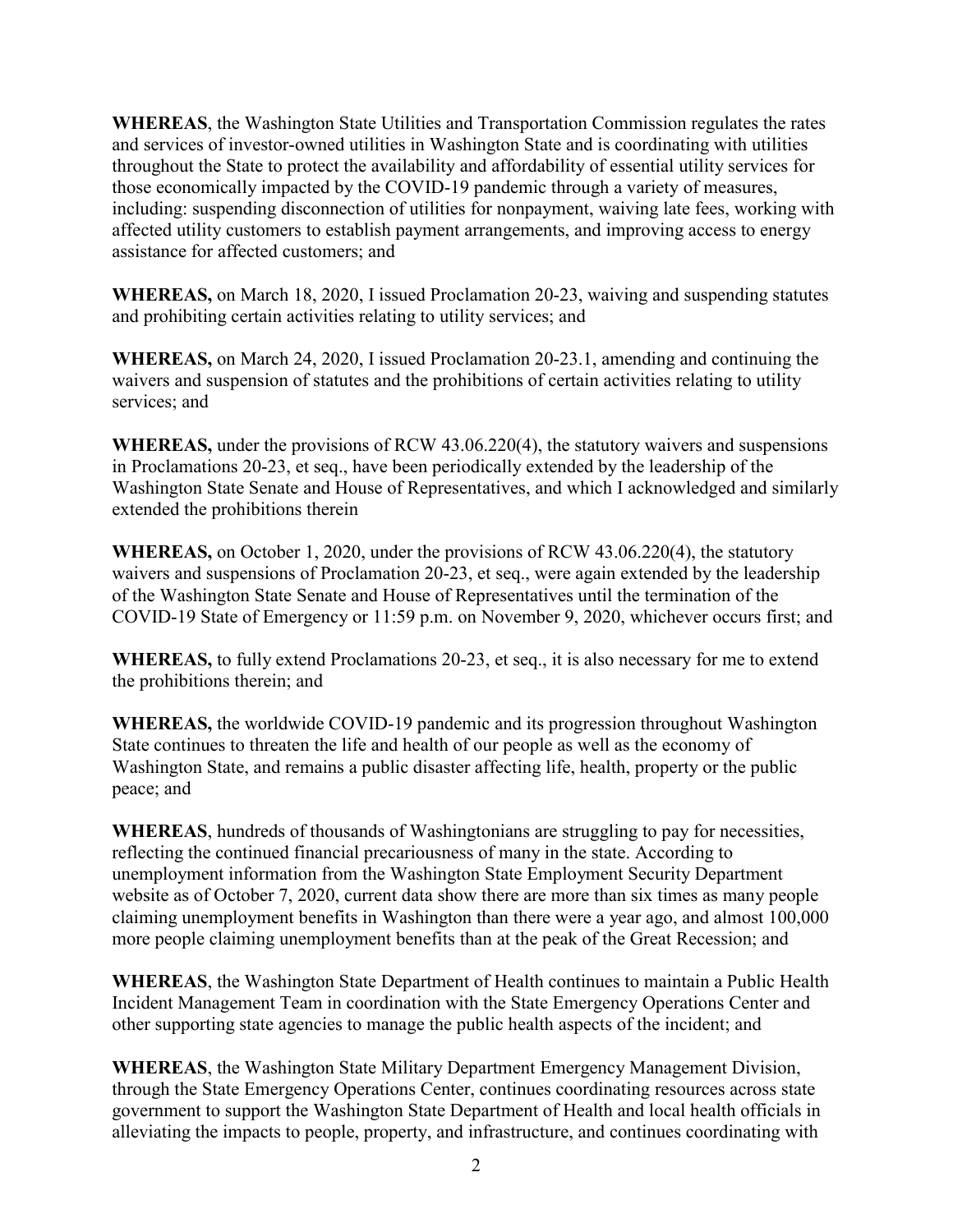the Department of Health in assessing the impacts and long-term effects of the incident on Washington State and its people.

**NOW, THEREFORE**, I, Jay Inslee, Governor of the state of Washington, as a result of the above-noted situation, and under Chapters 38.08, 38.52 and 43.06 RCW, do hereby proclaim that a State of Emergency continues to exist in all counties of Washington State, that Proclamation 20-05 and all amendments thereto remain in effect, and that Proclamations 20-05 and 20-23, et seq., are amended to recognize the extension of statutory waivers and suspensions therein by the leadership of the Washington State Senate and House of Representatives until the termination of the COVID-19 State of Emergency or 11:59 p.m. on November 9, 2020, whichever occurs first.

I again direct that the plans and procedures of the *Washington State Comprehensive Emergency Management Plan* be implemented throughout state government. State agencies and departments are directed to continue utilizing state resources and doing everything reasonably possible to support implementation of the *Washington State Comprehensive Emergency Management Plan* and to assist affected political subdivisions in an effort to respond to and recover from the COVID-19 pandemic.

I continue to order into active state service the organized militia of Washington State to include the National Guard and the State Guard, or such part thereof as may be necessary in the opinion of The Adjutant General to address the circumstances described above, to perform such duties as directed by competent authority of the Washington State Military Department in addressing the outbreak. Additionally, I continue to direct the Washington State Department of Health, the Washington State Military Department Emergency Management Division, and other agencies to identify and provide appropriate personnel for conducting necessary and ongoing incident related assessments.

**ACCORDINGLY**, in recognition of the above findings, and to help preserve and maintain life, health, property or the public peace under RCW 43.06.220(1)(h), I prohibit all energy, telecommunications, and water providers in Washington State from conducting the following activities:

- (1) Disconnecting any residential customers from energy, telecommunications, or water service due to nonpayment on an active account, except at the request of the customer.
- (2) Refusing to reconnect any residential customer who has been disconnected due to nonpayment;
- (3) Charging fees for late payment or reconnection of energy, telecommunications, or water service; and
- (4) Disconnecting service to any residential customer who has contacted the utility to request assistance from the utility's COVID-19 Customer Support Program.

These prohibitions on disconnecting, refusing to reconnect, and charging late fees in this proclamation, as amended, are extended until termination of the COVID-19 State of Emergency or 11:59 p.m. on December 31, 2020, whichever comes first.

**FURTHERMORE**, it is the intent of this order to ensure that vulnerable populations and households retain access to essential services while they are experiencing financial hardship